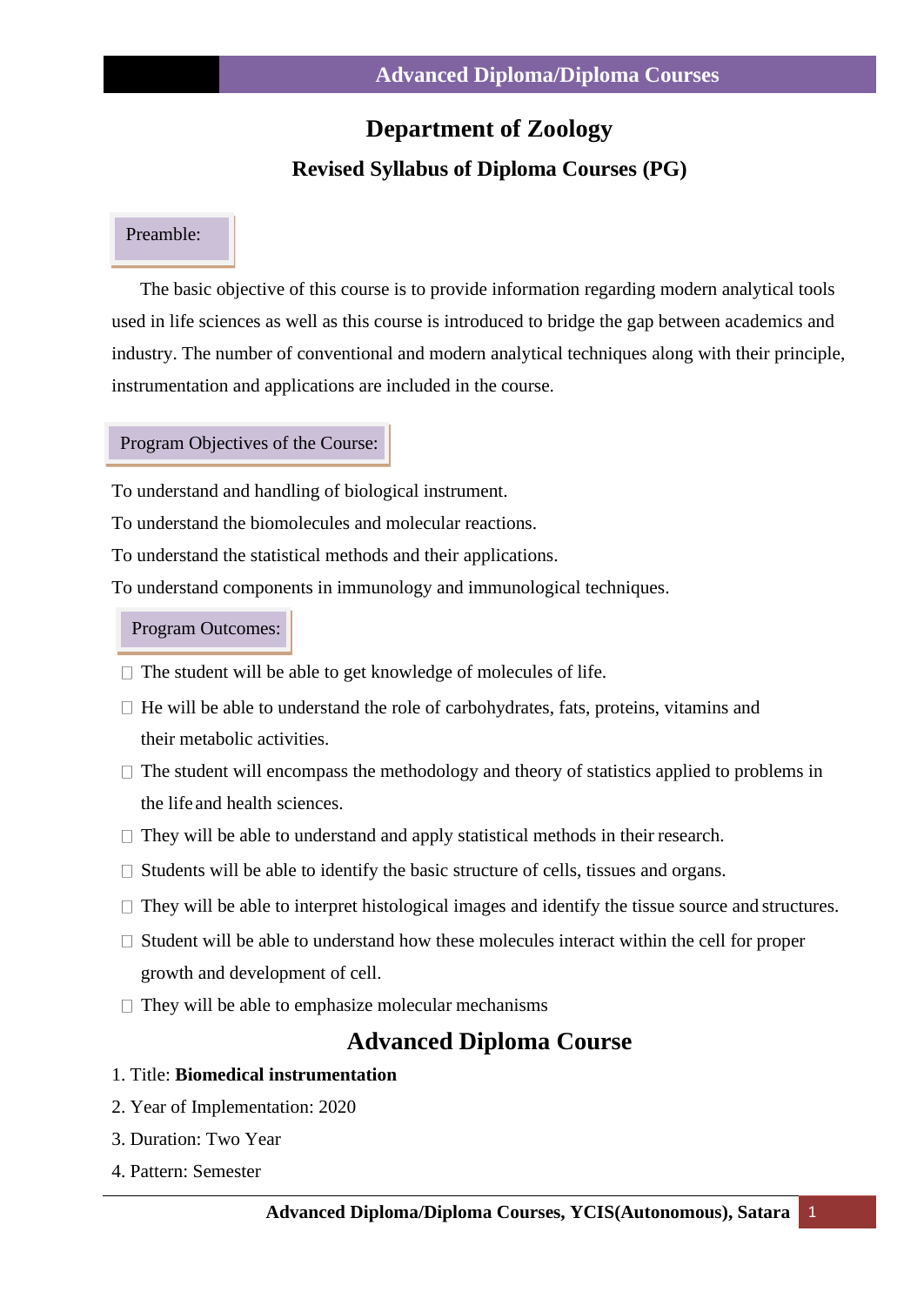- 5. Medium of Instruction: English
- 6. Contact hours: 7 hours/week
- 8. Structure of Course:

#### **For PG**

|                | <b>Year Semester</b> | Paper<br>No.                      | <b>Paper Code</b> | <b>Contact</b><br><b>Hours</b> | <b>Credits</b><br>(1Credit<br>$=12H$ ) | <b>Marks</b>                    |                 |                       |              |
|----------------|----------------------|-----------------------------------|-------------------|--------------------------------|----------------------------------------|---------------------------------|-----------------|-----------------------|--------------|
|                |                      |                                   |                   |                                |                                        | Semester/<br><b>Annual Exam</b> | <b>Internal</b> | <b>Attend</b><br>ance | <b>Total</b> |
| 1              | I                    | PT I                              | AD* T 101         | 30                             | $\overline{2}$                         | 50                              | 20              | 5                     | 75           |
|                | $\mathbf{I}$         | PT II                             | AD* T 202         | 30                             | $\overline{2}$                         | 50                              | 20              | 5                     | 75           |
|                |                      | PL I                              | AD* L101          | 60                             | $\overline{2}$                         | 120                             | 20              | 10                    | 150          |
|                | $\mathbf{I}$         | PL II                             | $AD*L202$         | 60                             | $\overline{2}$                         | 120                             | 20              | 10                    | 150          |
|                |                      | PP I                              | AD* P101          | 60                             | $\overline{2}$                         | 150                             |                 |                       | 150          |
|                |                      |                                   | <b>Total</b>      | 240                            | 10                                     | 490                             | 80              | 30                    | 600          |
| $\overline{2}$ | III                  | PT II                             | AD*T 301          | 30                             | $\overline{2}$                         | 50                              | 20              | 5                     | 75           |
|                | VI                   | PT IV                             | AD*T 404          | 30                             | $\overline{2}$                         | 50                              | 20              | 5                     | 75           |
|                | III                  | PL II                             | AD*L 303          | 60                             | $\overline{2}$                         | 120                             | 20              | 10                    | 150          |
|                | VI                   | PL IV                             | AD*L 404          | 60                             | $\overline{2}$                         | 120                             | 20              | 10                    | 150          |
|                |                      | PP II                             | AD*P 202          | 60                             | $\overline{2}$                         | 150                             |                 |                       | 150          |
|                |                      | Industrial/Incubation<br>Training |                   | 30                             | $\overline{2}$                         |                                 |                 |                       |              |
|                |                      |                                   | <b>Total</b>      | 270                            | 12                                     | 490                             | 80              | 30                    | 600          |
| <b>Total</b>   |                      |                                   |                   | 510                            | 22                                     | 980                             | 160             | 60                    | 1200         |

## **Total No. of Papers: Theory: 6, Practical: 3, Project: 3**

## **Number of Lectures per week: 08**

Theory: Semester, Practical and Project: Annual

PT: Paper Theory, PL: Paper Lab, PP: Paper Project, AD: Advance Diploma, \* : Name of Subject, T : Theory, L: Lab, P: Project

# **Semester I**

# **ADZT 101: Biomolecules and Biostatistics (Contact Hrs: 30 Credits: 02)**

## **Learning Objectives:**

- ➢ Students will be able to get the knowledge about biomolecules and their metabolic activities.
- ➢ Students will be able to understand the role of carbohydrates, fats, proteins, vitamins and their metabolic activities.
- $\triangleright$  Students will be able to get knowledge about statistical methods for solving problems in life sciences.
- ➢ Students will be able to understand the application of statistical methods in their research.

## **Unit I: Bio molecules** (15)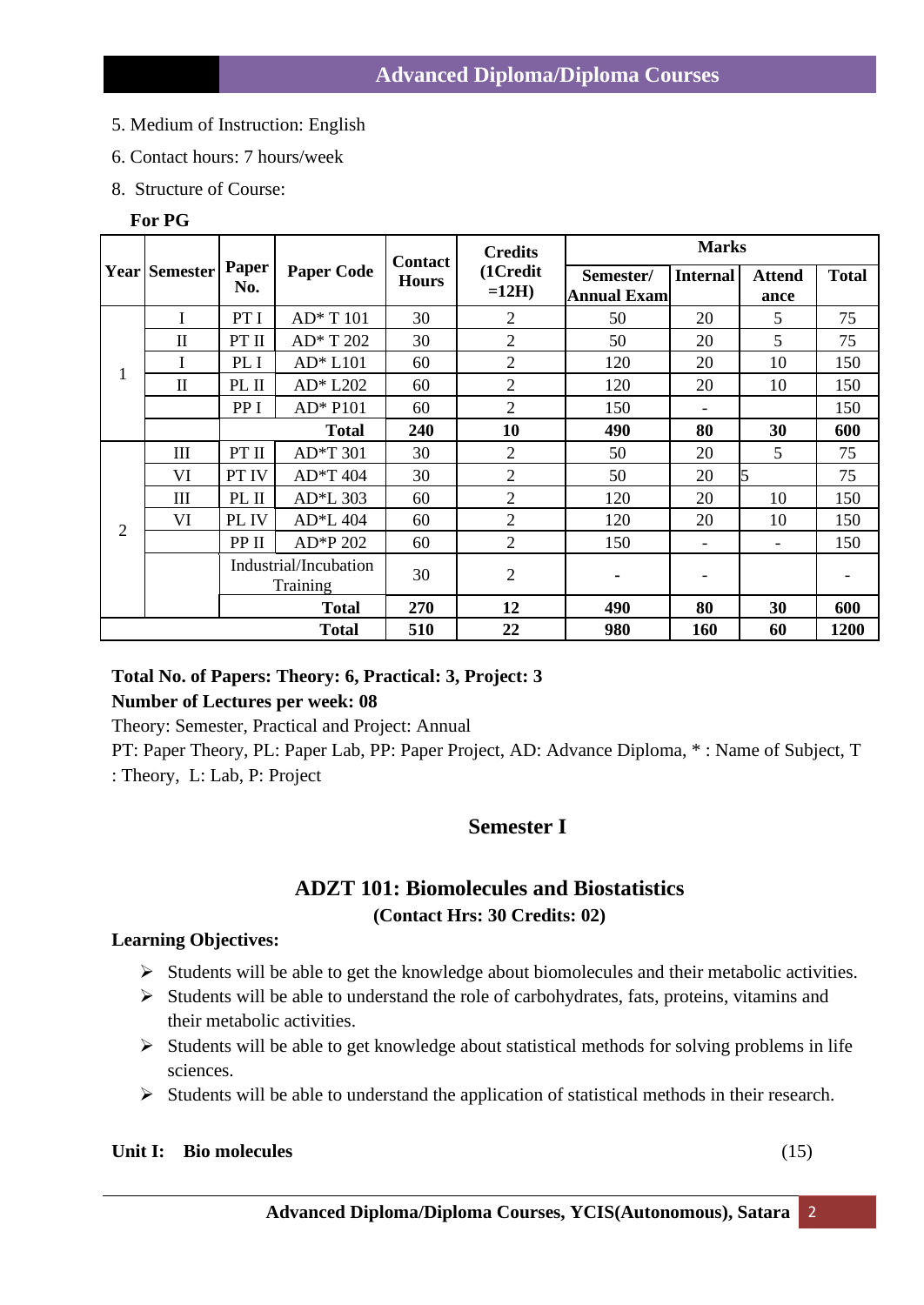## **Advanced Diploma/Diploma Courses**

- 1) The molecular logic of life: The chemical unity of diverse living organisms, composition of living matter. Concept of thermodynamics and Properties of water.
- 2) Bio molecules: Carbohydrate, Amino acid, Protein, Lipid, Vitamins co-enzymes.
- 3) Enzyme structure, Classification, Mechanism of action.
- 4) Carbohydrate Metabolism: Biochemistry of Hormone Insulin and glucagon action.

## **Unit II: Biostatistics** (15)

- 1) Introduction and application of Biostatistics, Probability
- 2) Measurement of central tendency, Measures of Dispersion,
- 3) Correlation: Types and methods of correlation, Testing hypothesis, Null hypothesis
- 5) Analysis of Variance (ANOVA)

## **Learning Outcomes:**

- $\checkmark$  After completion of the unit, student will be able to understand the role of carbohydrates, fats, proteins, vitamins and their metabolic activities.
- $\checkmark$  The student will encompass the methodology and theory of statistics applied to problems in the life and health sciences.

# **ADZL101**: **(Practical): Based on ADZT 101 (Contact Hrs: 60 Credits: 02)**

## **Learning Objectives:**

- $\triangleright$  Students will be able to understand handling of instruments
- ➢ Students will be able to understand application of Statistical methods for data analysis.

# **List of Practicals**

- 1) Introduction to measurements: balances and pipetting.
- 2) Preparation of solutions of given normality and its standardization.
- 3) Examples based on Mean
- 4) Examples based on Median
- 5) Examples based on Mode
- 6) Examples based on Student t-test
- 7) Examples based on ANOVA
- 8) Examples based on Probability
- 9) Examples based on Correlation coefficient
- 10) Handling of light microscope, binocular microscope
- 11) Photography of histological slides.

## **Learning Outcomes:**

 $\checkmark$  Students is able to handling of instruments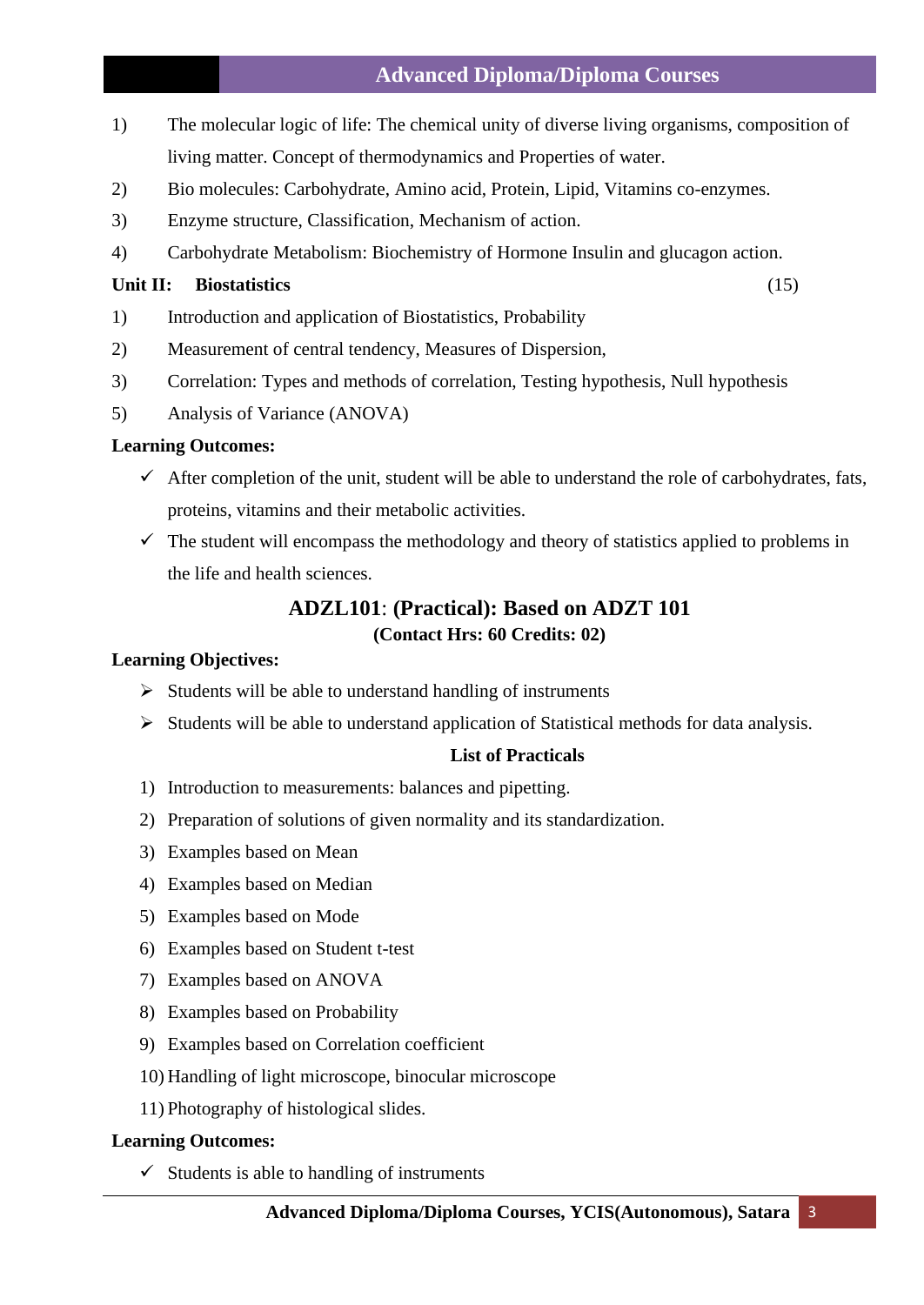$\checkmark$  Students is able to apply Statistical methods for data analysis.

## **Reference Books**:

- 1. Biochemistry, Zubay, Addison Wesley and Co.
- 2. Textbook of Physiology, Guyton
- 3. Introductory Practical Biochemistry by S.K. Sawhney and R.Singh 7.Principles of Biochemistry, Lehninger C Rs. Publ. (1982).

## **Semester II**

# **ADZT 202: Cell and Molecular biology and genetic engineering (Contact Hrs: 30 Credits: 02)**

## **Learning Objectives:**

- ➢ Students will be able to identify the basic structure of cells, tissues and organs.
- $\triangleright$  Students will be able to understand the handling the microtome and preparing the histological and histochemical slides.
- ➢ Students will be able to interpret histological images and identify the tissue source and structures.

#### **Unit I: Cell biology and Histology** (15)

- 1) Fundamentals of histology: Tissue structure and their organization, Cell membrane, cell organelle and Marker Bio molecules
- 2) Microscopy: Light microscope, Phase contrast microscope, Scanning electron microscope, Transmission
- 3) Electron microscope
- 3) Preparation of slide: Fixatives Types and choice, Sample preparation, Microtome
- 4) Stains: Methods tools and techniques for tissue staining, Principles of histochemical reactions Staining and visualization of a) carbohydrates b) proteins c) lipids d) Nucleic acid

#### **Unit II: Molecular biology and genetic engineering** (15)

- 1) Nucleic Acid: Structure and biochemistry of nucleic acid, Central dogma of molecular biology (Replication, transcription, Translation) Process of Mitosis and meiosis.
- 2) Genetic Engineering- Vector, Plasmid, Ti-plasmid, Restriction Endonucleases, Exonucleases, Antibiotic resistance transfer by plasmid
- 3) Modern tools and technique used in Taxonomy- DNA amplification by PCR, DNA Barcoding, DNA sequencing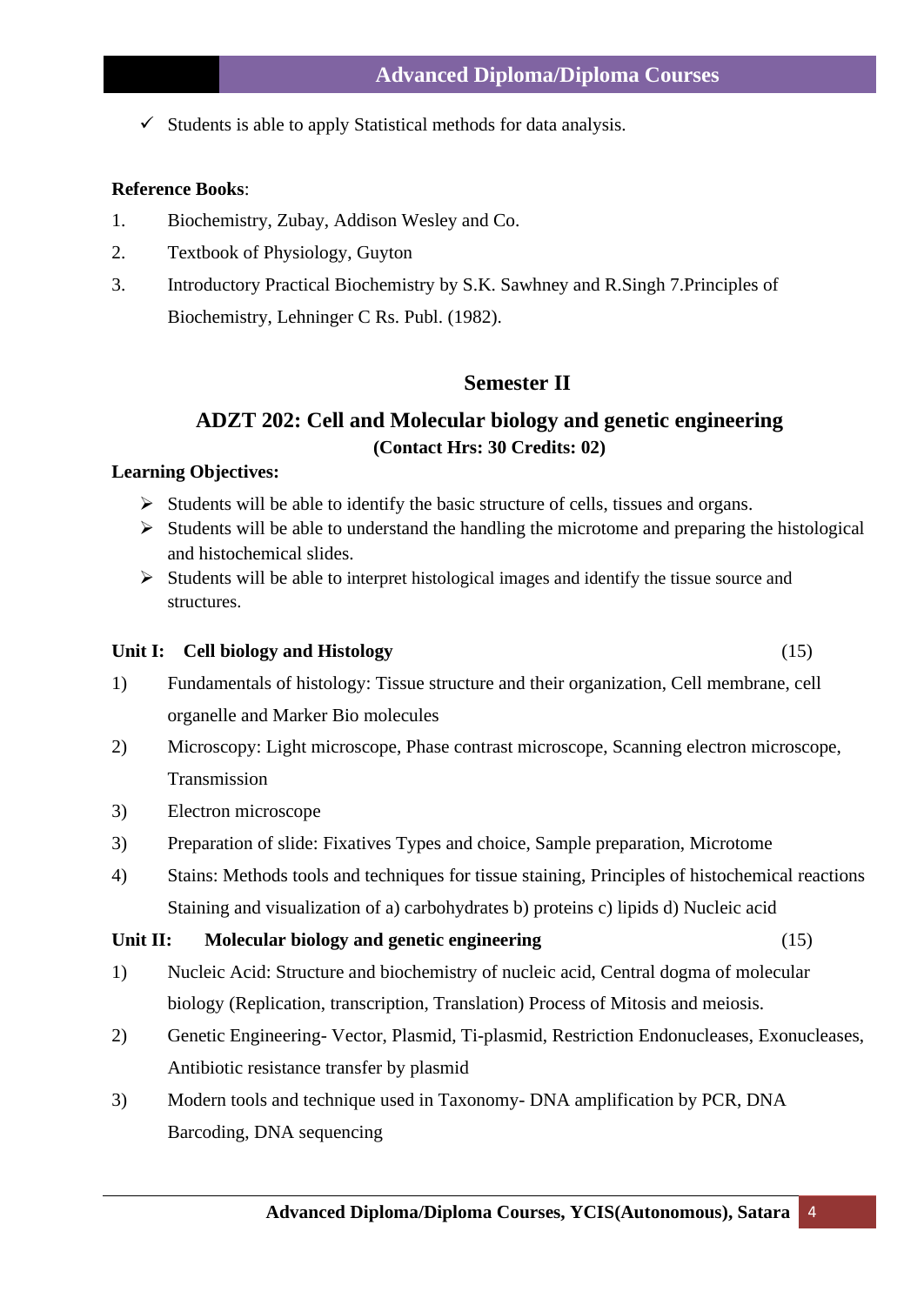## **Advanced Diploma/Diploma Courses**

4) Immune System: system overview, innate and acquired immune system. Components of immune system. B cell and T cell mediated Immune System, Antigen Antibody interaction.

#### **Learning Outcomes:**

- $\checkmark$  After completion of the unit, student will be able to interpret histological images and identify the tissue source and structures.
- $\checkmark$  Student will be able to understand how these molecules interact within the cell for proper growth and development of cell.

#### **Reference Books**:

- 1. Biochemistry, Zubay, Addison Wesley and Co.
- 2. Biochemistry, L. Stryer, W.H. Freeman, San Francisco.
- 3. Biochemistry by Voet and voet
- 4. Biochemistry by Zubay
- 5. Color Textbook of Histology Textbook by LESLIE P GARTNER

# **ADZL202**: **(Practical): Based on ADZT 202 (Contact Hrs: 60 Credits: 02)**

#### **Learning Objectives:**

- $\triangleright$  Students will be able to understand handling of instruments
- $\triangleright$  Students will be able to perform experiments
- ➢ Students will be able to understand different immunological techniques.
- ➢ Students will be able to prepare histological slides and different staining techniques

## **List of Practical's**

- 1) Spectrophotometer: Record Absorbance of DNA and Protein at 260nm and 280nm respectively
- 2) Colorimetry: Quantitative estimation of protein by biuret test and DNA by Di-Phenyl Amine method
- 3) Buccal smear Identification of Barr Body
- 4) Tissue fixation, Processing and sectioning using Microtome
- 5) Staining and permanent slide preparation.
- 6) Detection of carbohydrates/ Lipids/ mucopolysaccharides/nucleic acids /proteins
- 7) Isolation of Genomic DNA from Liver
- 8) Qualitative Analysis of DNA with the help of Agarose gel electrophoresis
- 9) Demonstration of PCR
- 10) Demonstration of blotting techniques.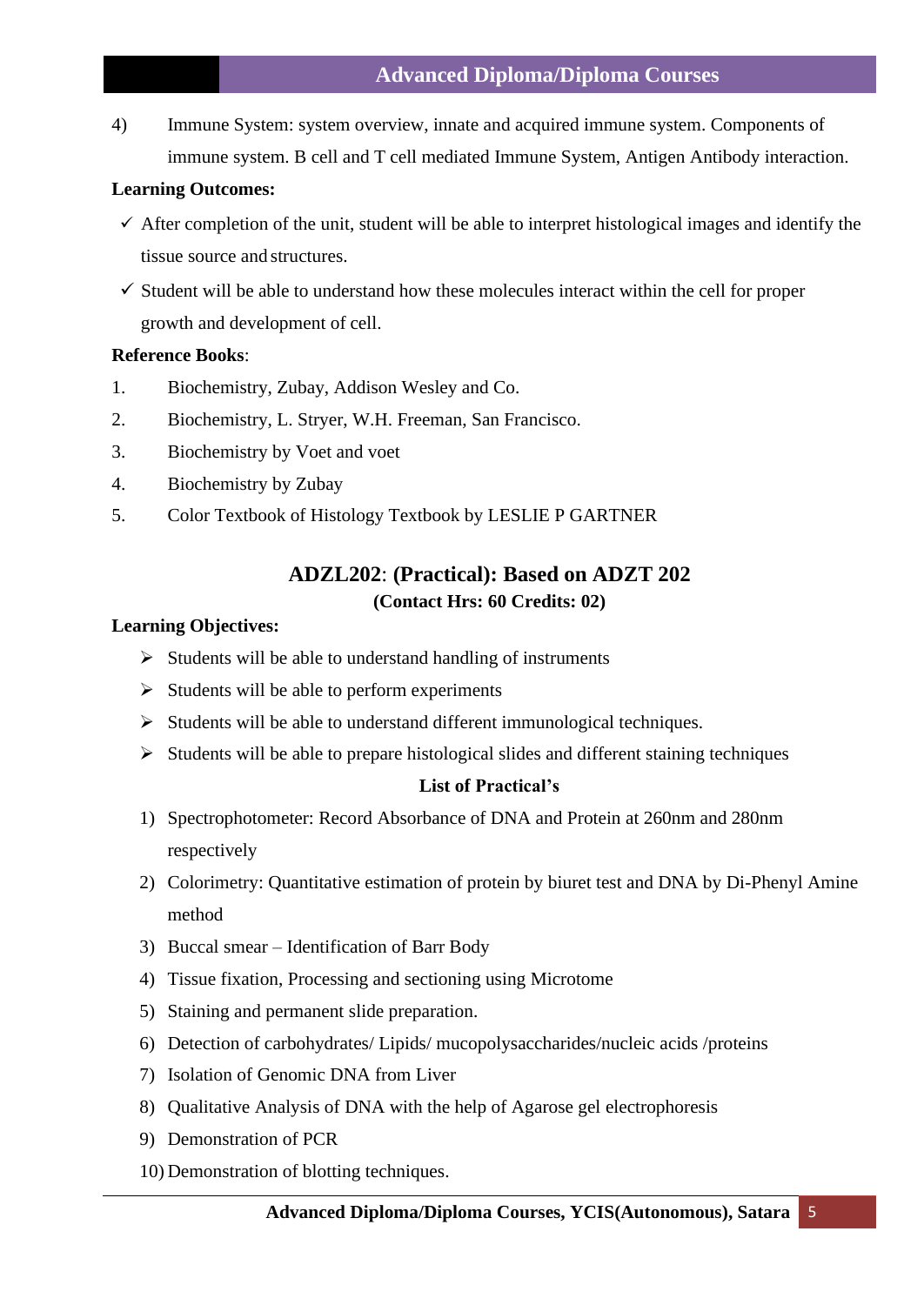- 11) Practicals related to use of microscopes
- 12) Immunoprecipitation
- 13) ELISA Technique

- $\checkmark$  Students is able to handle different laboratory instruments
- $\checkmark$  Students is able to prepare histological slides and different staining techniques

## **Reference Books**:

- 1. Biochemistry, L Stryer, Freeman and Co, NY
- 2. Practical Biochemistry: Principles and techniques: K. Wilson and J. Walker.
- 3. Practical Biochemistry by David Plummer

## **ADZP 101 (Project)**

## **(Contact Hrs. 60, Credits 2)**

# **Semester III**

# **ADZT 303: Centrifugation, spectroscopy and microscopy (Contact Hrs. 30, Credits: 02)**

## **Learning Objectives:**

- ➢ Students will be able to get knowledge about centrifugation techniques.
- ➢ Students will be able to understand Spectrophotometry working
- ➢ Students will be able to get knowledge about different microscope.

## **Unit I Centrifugation techniques and spectroscopy** (15)

- Principle of sedimentation and centrifuges and uses
- Laboratory Centrifugation (Micro centrifuge, Clinical centrifuges, Multipurpose high-speed centrifuges, [Ultracentrifuges\)](https://en.wikipedia.org/wiki/Ultracentrifuges)
- Differential centrifugation
- Gradient centrifugation
- Centrifuge tubes
- Uses

## **Spectrometry and spectroscopy**

- U-V Spectrophotometry
- Principle
- Application –
- Micro spectrophotometry
- FTIR (Aourier transform infrared spectroscopy)- Application
- Atomic Absorption Spectroscopy (AAS)

## **Unit II Microscopy** (15)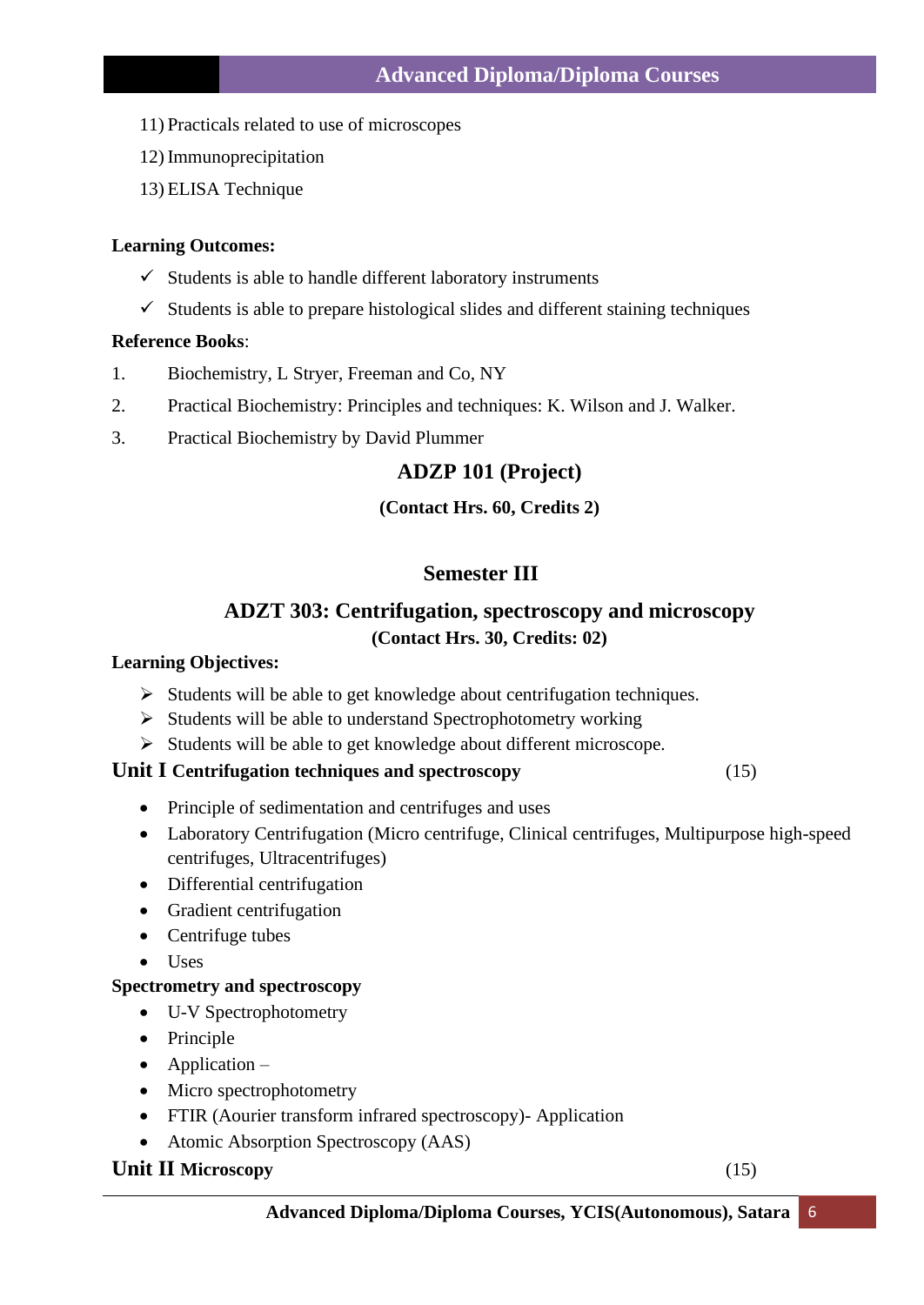- Light microscope
- Phase contrast microscope
- Fluorescence microscope
- Electron microscope (SEM and TEM)
- Scanning probe microscopy Ultrasonic force
- Ultraviolet microscopy
- Infrared microscopy
- Digital pathology (Virtual microscopy)
- Laser microscopy
- Application in Forensic science

- $\checkmark$  Students get knowledge about centrifugation techniques.
- $\checkmark$  Students will acquire knowledge about spectrophotometer working
- $\checkmark$  Students will acquire knowledge about different microscopes and their working.

## **Reference Books**:

- 1. Biochemistry, L Stryer, Freeman and Co, NY
- 2. Practical Biochemistry: Principles and techniques: K. Wilson and J. Walker.
- 3. Practical Biochemistry by David Plummer

# **ADZL303**: **(Practical): Based on ADZT 303 (Contact Hrs: 60 Credits: 02)**

## **Learning Objectives:**

- $\triangleright$  Students will be able to understand handling of centrifuge
- ➢ Students will be able to do separation of different solvents
- ➢ Students will be able to handle spectrophotometer.

## **List of Practicals**

1) To find absorption spectrum of hemoglobin, bovine serum albumin and tyrosine by UVspectrophotometry.

- 2) To estimate protein content in vegetable / animal tissue by Lowry's method.
- 3) Handling and adjustment of microscopic component of light microscope.
- 4) Photography of different histological slides/ small insects by light microscope.

(Microscopic image documentation technique)

- 5) For Electron microscopy technique visit to other institute.
- 6) Separation of blood serum and blood cells by centrifugation.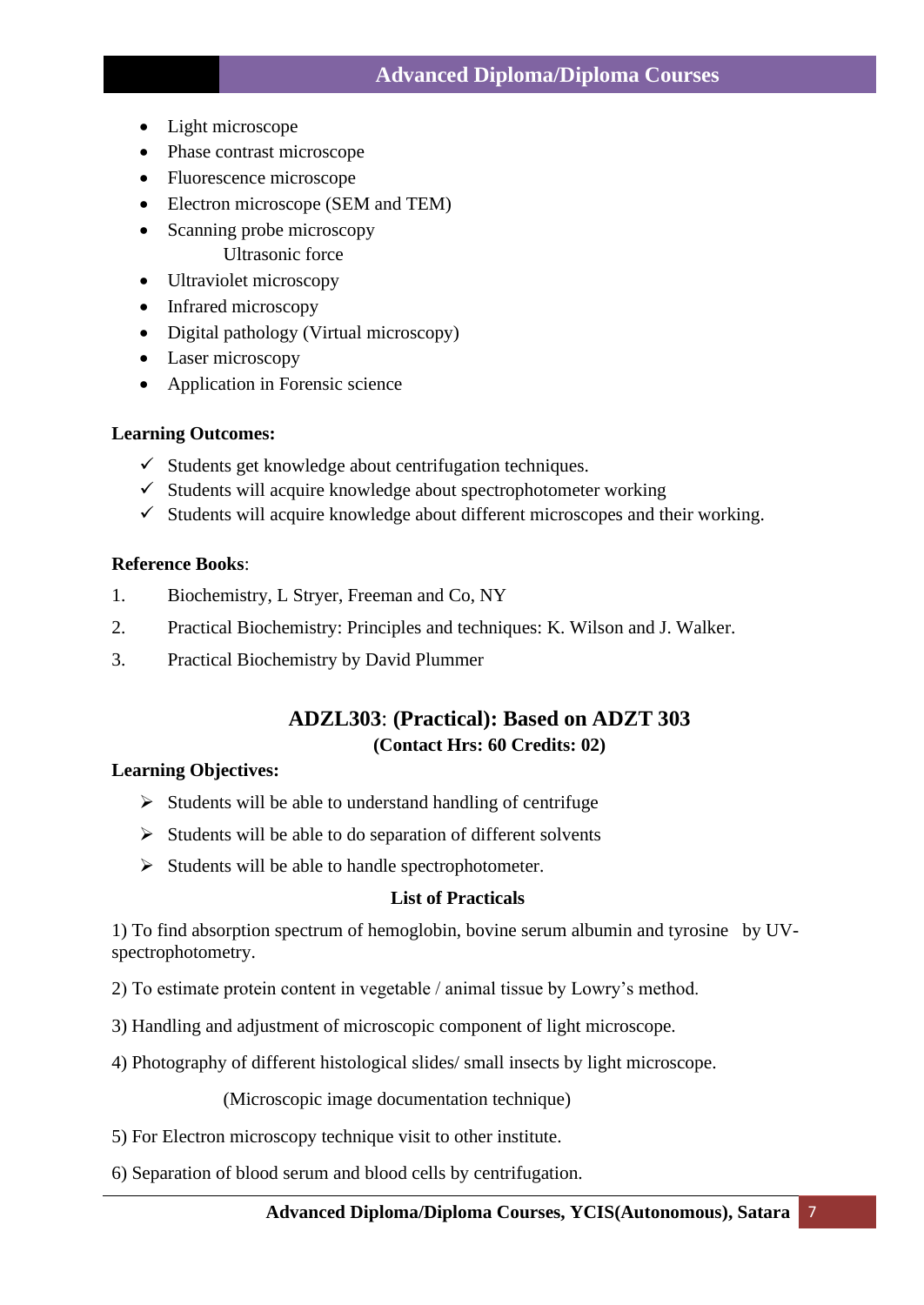- $\checkmark$  Students is able to handle different types of centrifuge
- $\checkmark$  Students is able to separate the solvent and prepare homogenate.
- $\checkmark$  Students is able to measure optical density of different solutions and prepare graph.
- $\checkmark$  Students is able to do quantitative estimations of different biomolecules.

# **Semester IV**

# **ADZT 404: Analytical techniques (Contact Hrs. 30, Credits: 02)**

## **Learning Objectives:**

- ➢ Students will be able to get knowledge different chromatographic techniques.
- ➢ Students will be able to understand working of different medical instruments.
- ➢ Students will be able to understand efficiency of medical instruments.

# **Unit I Chromatography** (15)

History

- Terms in Chromatography
- Column Chromatography
- Planar Chromatography
	- Paper Chromatography

Thin layer Chromatography

- Ion exchange Chromatography
- Affinity Chromatography
- HPLC (High performance liquid chromatography)
- GC-MS (Gas chromatography mass Spectrometry)
- LCMS (Liquid chromatography mass Spectrometry)
- Applications

# **Unit II Medical instrumentation** (15)

- ECG (Electrocardiogram)
- MRI (Magnetic Resonance Imaging)
	- Basic principles
	- Application
- MRS (Magnetic Resonance Spectroscopy)
- X-rays

History, Types, Properties, Productions, Detectors, Medical uses, adverse effects

- Radioimmunoassay (RIA)
	- Methods, History, Applications
- Immunohistochemistry (IHC)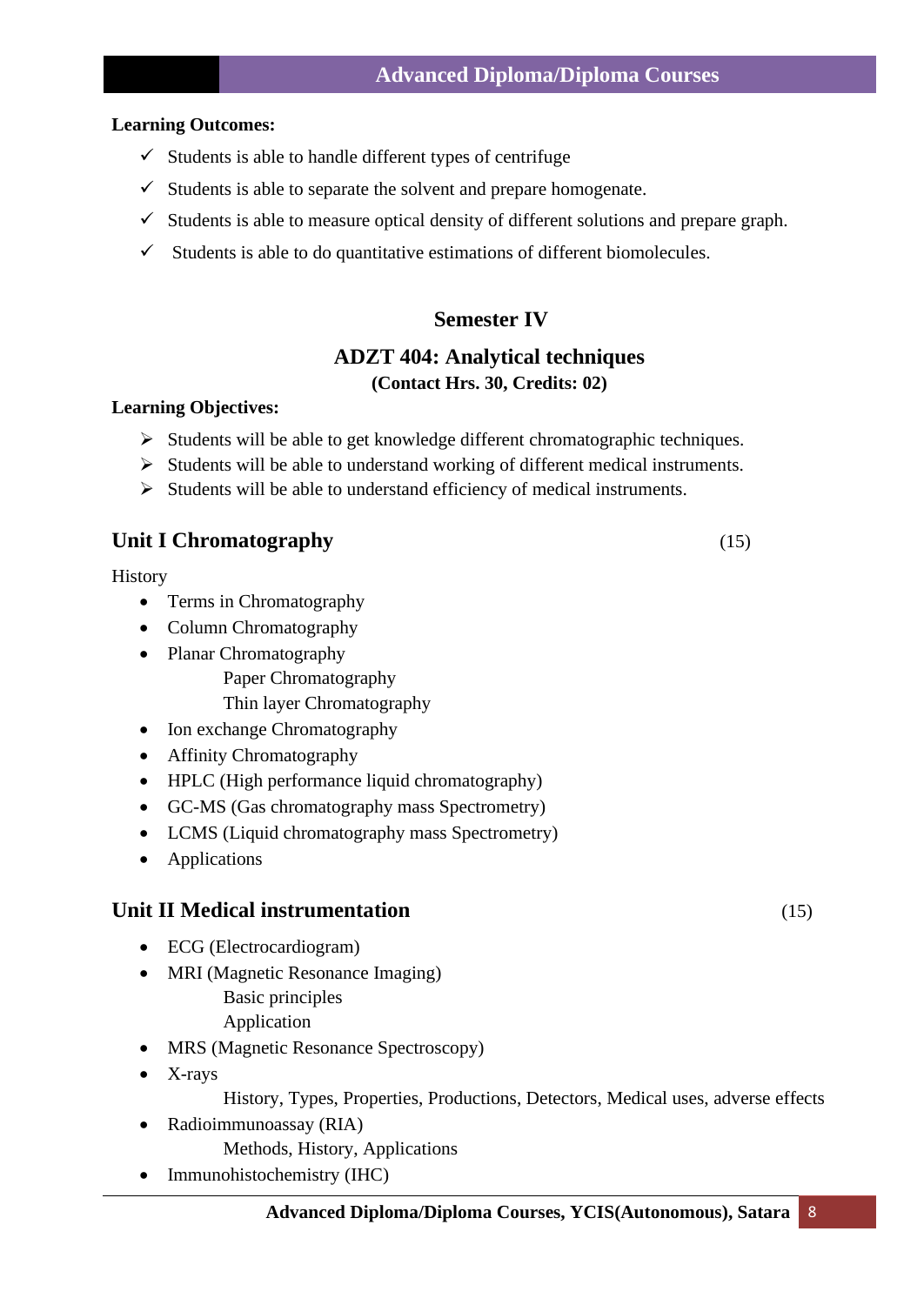- ✓ Students get knowledge about different chromatographic techniques.
- $\checkmark$  Students will acquire knowledge about medical instruments working

## **Reference Books**:

- 1. Practical Biochemistry: Principles and techniques: K. Wilson and J. Walker.
- 2. Practical Biochemistry by David Plummer

# **ADZL404**: **(Practical): Based on ADZT 404 (Contact Hrs: 60 Credits: 02)**

#### **Learning Objectives:**

- $\triangleright$  Students will be able to understand handling of centrifuge
- $\triangleright$  Students will be able to do separation of different solvents
- ➢ Students will be able to handle spectrophotometer.

#### **List of Practicals**

- 1) Separation of amino acid by paper chromatography.
- 2) Detection of pesticide from vegetables / tissue by HPLC method.
- 5) Detection of heavy metal from animal tissue by Atomic Absorption

Spectroscopy (AAS).

- 6) Detection of pesticide by TLC method from water sample.
- 7) Study of Electrogram (ECG). (Normal and Abnormal)
- 8) Phytochemical analysis of plant extract (any medicinal plant) by GC-MS.
- 12) Immunohistochemical localization of neurosecretory cells in the rat/ mouse/

insect/ crab/ fish.

13) Study of radiograph (X-ray), tomographic image.

#### **Learning Outcomes:**

- $\checkmark$  Students is able to handle different medical instruments.
- $\checkmark$  Students is able to separate the different biomolecules by chromatographic techniques.
- $\checkmark$  Students is able to interpret normal and abnormal ECG. .
- $\checkmark$  Students is able to interpret radiograph.